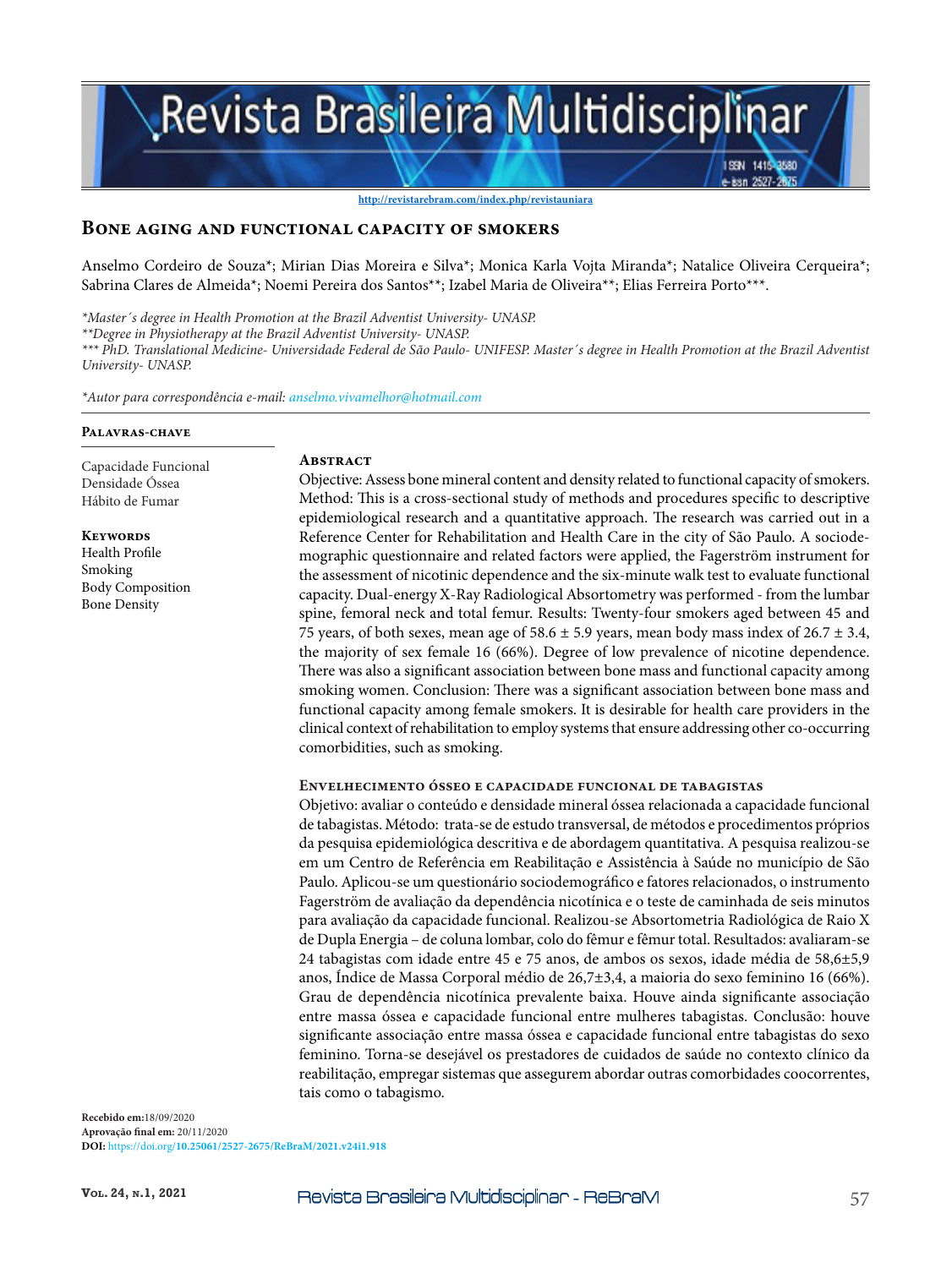#### **INTRODUCTION**

The smoking habit can lead the individual to its addiction, which is defined as a chronic disease characterized by dependence on nicotine present in cigarette smoke and found in other forms of tobacco use (SOUZA , 2018). There is consensus in the scientific literature on smoking as one of the main causes of death worldwide. Exposure to cigarette smoke and smoking are associated with about 6 million deaths per year (PINTO, 2015). Bone aging stands out as a phenomenon that results in morbidity and mortality in older populations, including a gradual loss in quality of life, linked to modifiable risk factors, including inadequate nutrition, physical inactivity and smoking, resulting in significant loss (CURTIS, 2015).

The bone constantly undergoes modeling and remodeling to remove an aged bone matrix and replace it with a new one preserving bone strength. Bone mass can be expressed in bone mineral content (BMC), that is, the amount of mineral in grams contained in a given bone projection, and bone mineral density (BMD), obtained by dividing the BMC by the bone area of the site, obtaining what is conventionally called density, measured in g/cm2, that is, BMD is the concentration of bone tissue in a given volume of bone (CLARKE, 2008; LAZARETTI-CASTRO, 2004).

Bone health status has been classified as normal, osteopenia and osteoporosis (SOUZA, 2018). In osteopenia and osteoporosis, there is a decrease in BMD (RAIZS, 2005). Smoking has often been indicated as a risk factor for osteoporotic fractures (Silva et al., 2020). Osteoporosis, in turn, has health consequences with reported impairments in functional capacity (DALY, 2017).

Functional capacity (FC) can be defined as the individual's efficiency in meeting the physical demands of daily life, ranging from basic activities for an independent functional life (activities of daily living) to more complex actions of daily routine (instrumental activities of daily living) (CAMARA, 2008). Thus, this study aims to evaluate the relationship between functional capacity and bone mass of smokers in a Reference Center for Rehabilitation and Health Care located in the south zone in the city of São Paulo, so that this information can support appropriate referrals to the local clinical context.

# **Method**

This article is the result of a current thematic project under the title "Frequência de Sarcopenia em Fumantes"(Frequency of Sarcopenia in Smokers), which aimed to verify the relationship between muscle and bone loss in smokers. Its methodological path includes the collection of various other data to achieve the proposed objectives, with data previously published and discussed (SILVA , 2020; SOUZA, 2018; SOUZA , 2018a). This is a non-experimental, cross-sectional investigation, carried out from November 2016 to November 2017, in a Reference Center for Rehabilitation and Health Care, located in the south zone in the city of São Paulo. Individuals who accepted the invitation to participate in the study were interviewed by one of three trained researchers, at a previously scheduled time.

Twenty-four adult smokers aged 45 to 75 years, of both sexes, having a smoking history equal to or greater than 20 packs/year participated in this investigation. The study did not include patients with severe neurological conditions, inability to walk, severe lung diseases with reduced lung function, decreased mobility due to chronic diseases that can affect physical performance, previous surgery within two months, acute myocardial infarction in the last six months prior to the study and use of systemic corticosteroids during the last six weeks.

In the first moment, the participant was informed of the details of the investigation explicit in the Informed Consent Form (ICF). Individuals who agreed to participate by signing the informed consent form were asked to complete a sociodemographic questionnaire and related factors, created by the researchers, for individual assessment, to verify the inclusion criteria, in addition to characterizing the sample and to know the profile of the study participants.

To assess nicotine dependence, the Fagerström test was used. The Fagerström evaluation method consists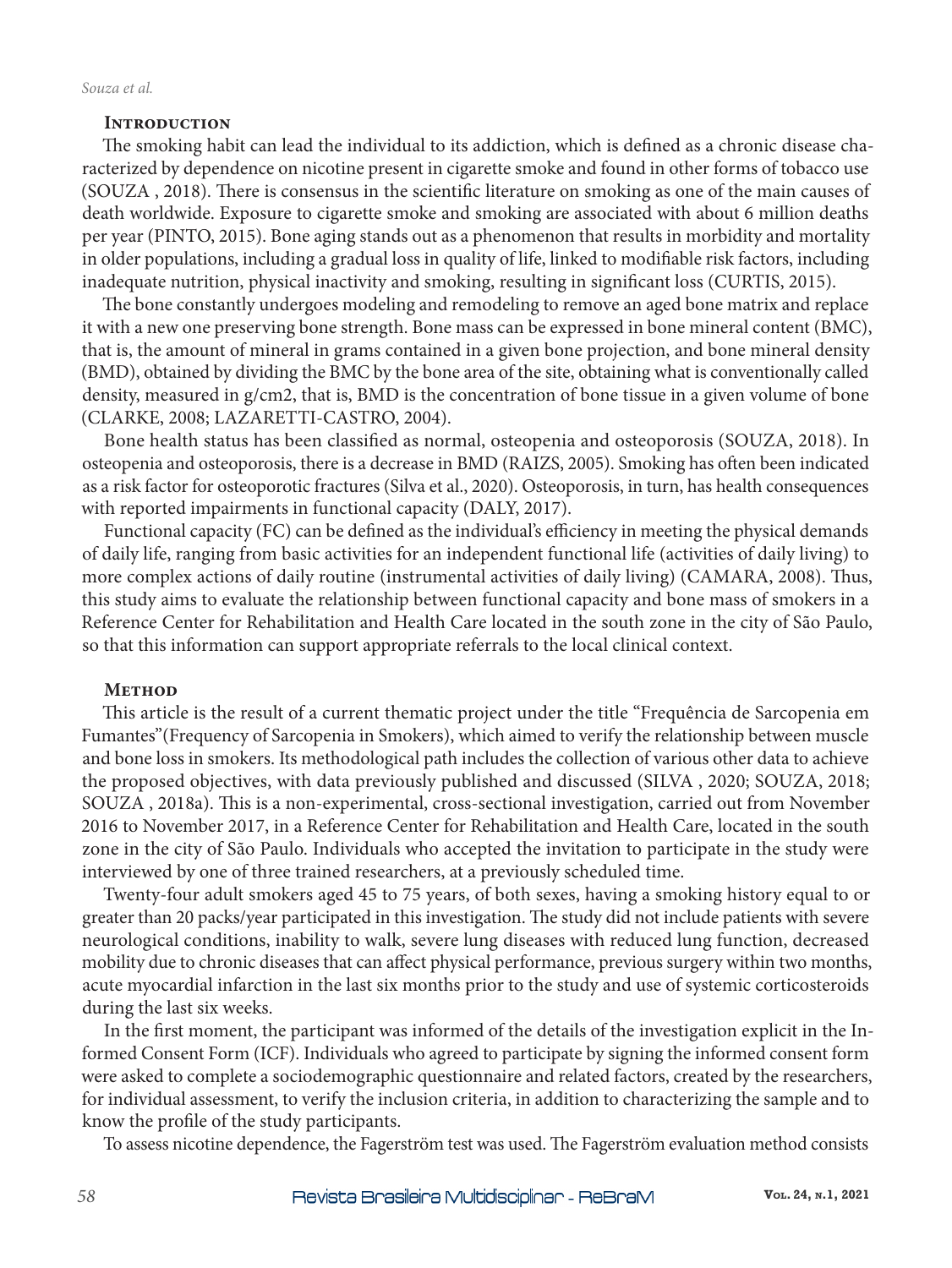of multiple-choice questions related to personal data, education and smoking status. This questionnaire contains six questions with a maximum score equal to 10 points, and the higher the score, the greater the dependence on nicotine. It is widely used with reports of good psychometric quality (MENESES-GAYA, 2009; FERREIRA, 2009).

The degree of nicotine dependence, measured by the Fagerström test, can be classified depending on the total score of dependence as low (up to 4 points), medium (5 points), high (6 and 7 points) or very high (8 to 10 points) (MENESES-GAYA, 2009; FERREIRA, 2009).

All participants also took the six-minute walk test (6MWT) to assess the relationship between bone mass and functional capacity. The test was carried out in a corridor with a length of 30 meters and free of movement of people. Patients received prior instructions to come on the day of the test wearing comfortable clothes and shoes, in addition to maintaining their usual medication. Before taking the test, patients had a rest period of at least 10 minutes as instructed in the Brazilian standard for the six-minute walk test (BRITTO; SOUSA, 2006). Walking tests are seen as a quick and low-cost alternative to assess the impairment of functional capacity, as they may reflect the potential for carrying out activities of daily living (CAMARA, 2008).

The assessment of body and bone composition was carried out through Dual-energy X-ray absorptiometry - DXA, which allows the assessment of body composition as a whole and by body segment (lean mass, fat mass and bone mass of the trunk, upper and lower limbs), enabled through a partnership for research purposes, with a GE-LUNAR PRIMO densitometer, located at the Diagnostics Center of the Adventist Hospital of São Paulo - HASP. Using a DXA exam in the lumbar spine, femoral neck, and total femur, the BMD and BMC values were obtained.

Statistical analyzes of the data in this research were performed using the SPSS (Statistical Package of Social Science, v.22). Data are presented as mean and standard deviation, stratified by sex. The symmetry of the data was analyzed using the Shapiro-Wilk test. The comparison between groups was performed using the "t" test for quantitative variables. Pearson's correlation was also performed, interpreting the magnitude of the correlations in the following classification: correlation coefficients <0.4 (weak magnitude correlation),> 0.4 to <0.5 (moderate magnitude) and > 0, 5 (strong magnitude). P≤0.05 was considered statistically significant (Field, 2013). The project was submitted for evaluation by the Research Ethics Committee of the Centro Universitário Adventista de São Paulo, in compliance with the Resolution of the National Health Council nº. 510/16 (Brazil, 2016), accepted under number: 1,820,836.

# **Results**

Of those who were eligible, 24 individuals completed the questionnaires, 6MWT and DEX exams, which were assessed in this investigation. Most of those evaluated in the study were female, 66%. Regarding health condition, none of the participants used alcohol, however 58% declared to be ex-alcoholics, 45% declared to be hypertensive, 37% reported the presence of other NCDs, none declared to be diabetic. Mean age was 58.6  $\pm$  5.9 years and average Body Mass Index (BMI) was 26.7  $\pm$  3.4, as shown in Table 1.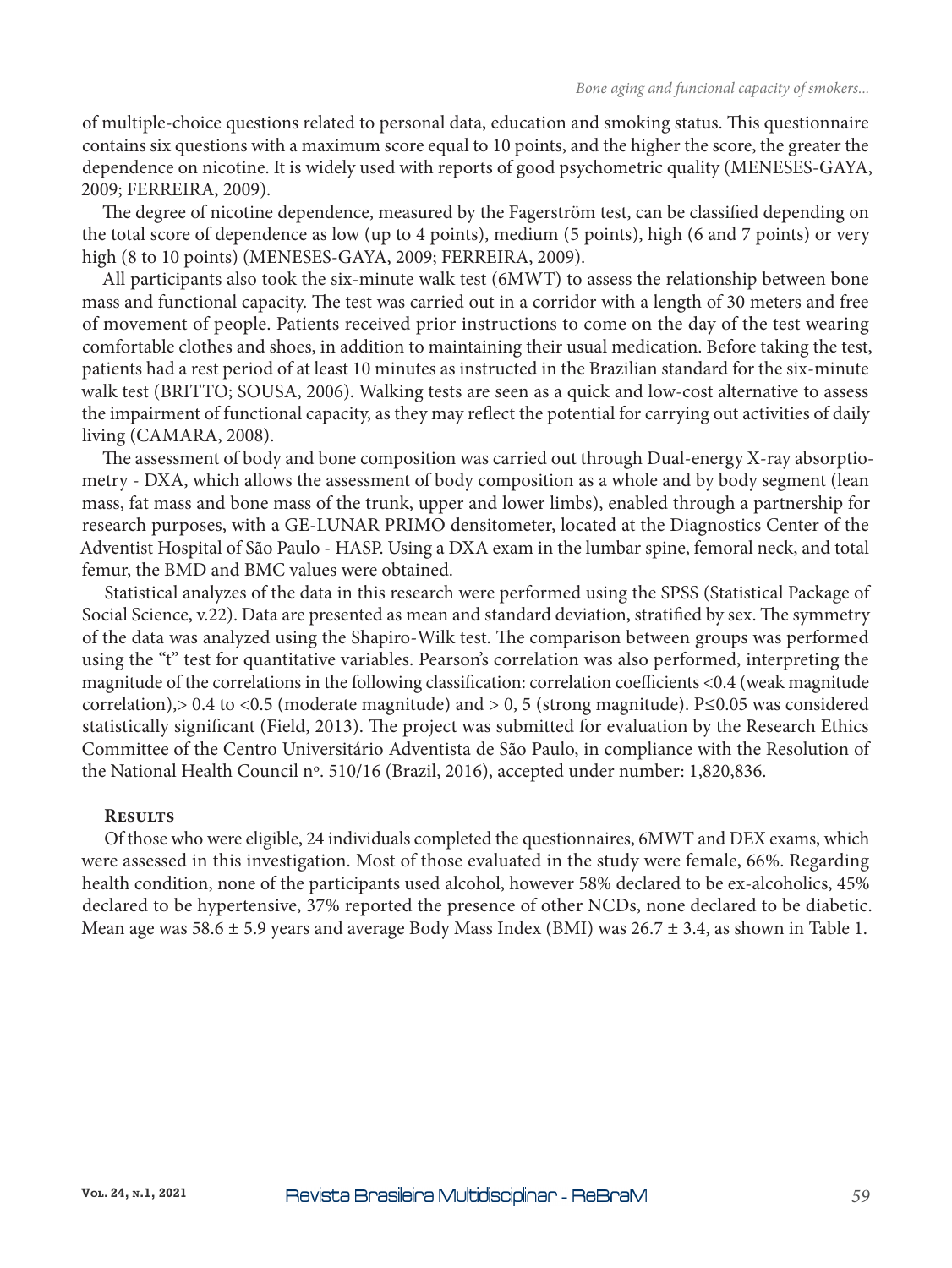| Variables   | Total           |  |
|-------------|-----------------|--|
|             | $(N = 24)$      |  |
| Age (years) | $58.6 + 5.9$    |  |
| Weight (Kg) | $68.9 + 12.1$   |  |
| Height (m)  | $1.60 \pm 0.11$ |  |
| BMI (kg/m2) | $26.7 + 3.4$    |  |

**Table 1 -** Characterization of the study sample by sex on average and standard deviation.

BMI: Body Mass Index. \* p≤0,05

**Source:** Prepared by the authors, São Paulo, 2018.

Regarding smoking, 66% smoke 11 to 20 cigarettes a day. In the sample of this study, the average score of  $5.25 \pm 2$  represents a "medium" degree of nicotine dependence for the group in general. Specifically, 9 (37%) had "weak" nicotine dependence, 4 (16%) moderate, 8 (33%) high and 3 (12%) very high.

In the characterization and evaluation of the difference between sexes of bone mineral content and bone mineral density using the t-test, there was no significant difference between sexes for BMD in any of the segments. In the BMC, there was a significant difference in all the studied segments, according to Table 2.

| <b>Variables</b>         | Female $(n = 16)$ | Male $(n = 08)$   | $p$ (t-test) |
|--------------------------|-------------------|-------------------|--------------|
| Lumbar spine             |                   |                   |              |
| BMD (g/cm <sup>2</sup> ) | $1.0271 \pm 0.14$ | $1.0488 \pm 0.16$ | 0.62         |
| BMC(g)                   | $50.69 \pm 8.96$  | 66.79±11.77       | $*0.001$     |
| <b>Femoral Head</b>      |                   |                   |              |
| BMD (g/cm <sup>2</sup> ) | $0.8607 \pm 0.15$ | $0.9070 \pm 0.09$ | 0.45         |
| BMC(g)                   | $3.96 \pm 0.77$   | $4.79 \pm 0.5$    | $*0.01$      |
| <b>Total Right Femur</b> |                   |                   |              |
| BMD (g/cm <sup>2</sup> ) | $0.8797 \pm 0.16$ | $0.9530 \pm 0.12$ | 0.24         |
| BMC(g)                   | $26.37 \pm 5.67$  | $33.2 \pm 3.8$    | $*0.007$     |

**Table 2 –** Characterization of Bone Mineral Content and Bone Mineral Density.

BMD: Bone Mineral Density**;** BMC: Bone Mineral Content; \* p≤0.05. **Source:** Prepared by the authors, São Paulo, 2018.

Correlating functional capacity by means of the 6MWT with bone mass, it was observed that the greater the BMD, the greater the distance covered in the 6MWT in all evaluated segments. In relation to the BMC, the correlations were not significant in the segments evaluated, although there was a tendency towards significance in the evaluation of the total femur (Table 3).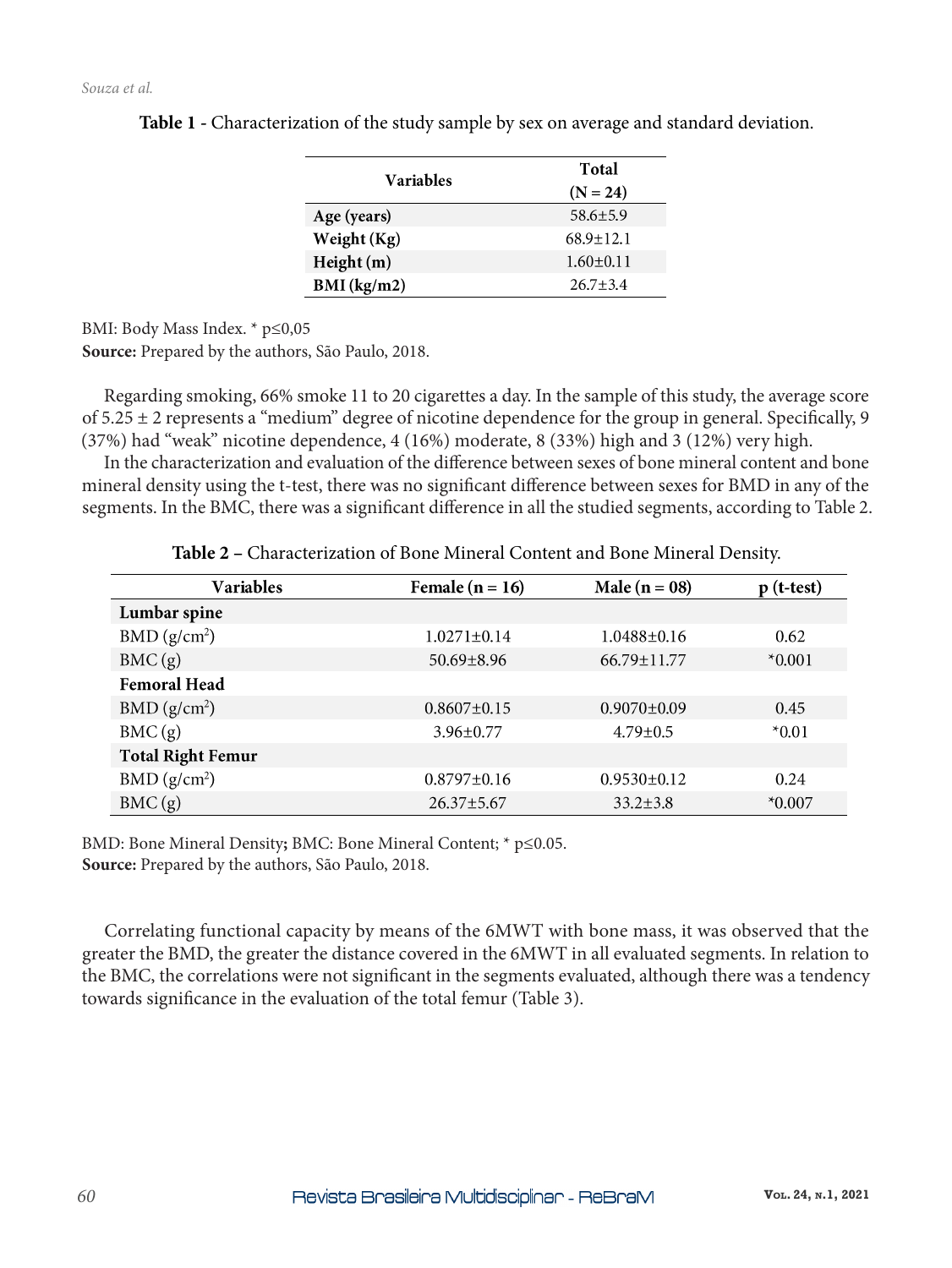| <b>Variables</b>           | r     | р        |
|----------------------------|-------|----------|
| Lumbar spine               |       |          |
| $6MWT(m)$ x BMD $(g/cm^2)$ | 0.362 | $*0.050$ |
| $6MWT$ (m) x BMC (g)       | 0.227 | 0.161    |
| <b>Femoral</b> head        |       |          |
| 6MWT (m) x BMD $(g/cm^2)$  | 0.369 | $*0.047$ |
| $6MWT$ (m) x BMC (g)       | 0.198 | 0.195    |
| <b>Total Right Femur</b>   |       |          |
| 6MWT (m) x BMD $(g/cm^2)$  | 0.447 | $*0.021$ |
| $6MWT(m)$ x BMC $(g)$      | 0.308 | 0.087    |

| <b>Table 3 – Correlation between six-minute walk test and bone mass.</b> |
|--------------------------------------------------------------------------|
|--------------------------------------------------------------------------|

 BMD: Bone Mineral Density**;** BMC: Bone Mineral Content; 6MWT: six-minute walk test; \*p≤0.05. **Source:** Prepared by the authors, São Paulo, 2018.

BMC and BMD were subsequently analyzed and categorized based on median values. Elderly people with higher BMC and BMD were considered to be those who were above the median values and those with lower BMC and BMD were those below the median. The distance covered in the 6MWT was evaluated as a function of BMD, in relation to the male gender, the differences were not significant, however there was a significant difference between the groups of smoker women in all the studied segments. Regarding the BMC, there was a significant difference between the groups of female smokers in the femoral neck and total femur segments, and a tendency towards significance in the lumbar spine. In other words, women who had greater bone mass performed better on the 6MWT than those who had less bone mass, as shown in Figure 1.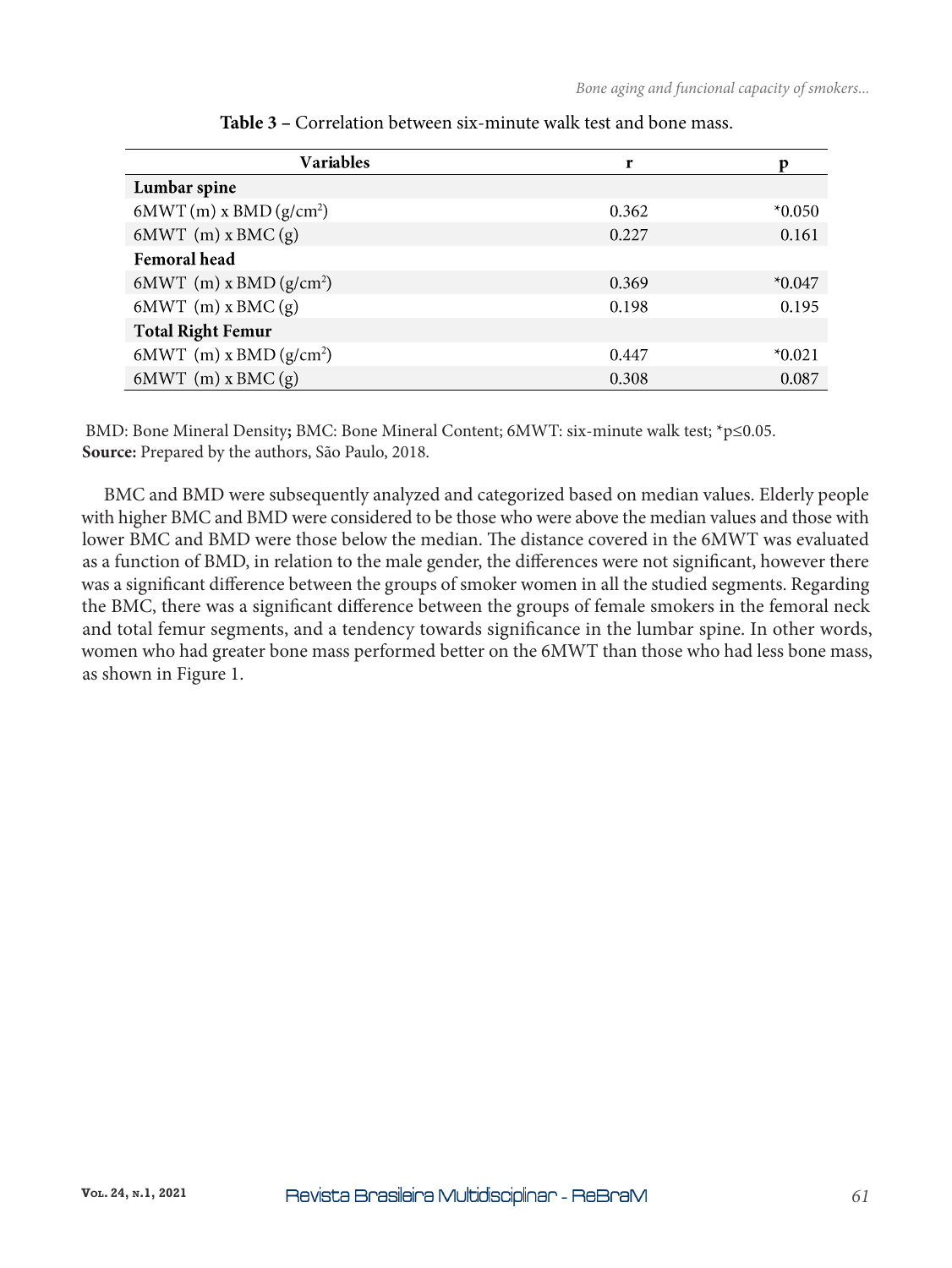



**Source:** Prepared by the authors, São Paulo, 2018.

**Vol. 24, n.1, 2021**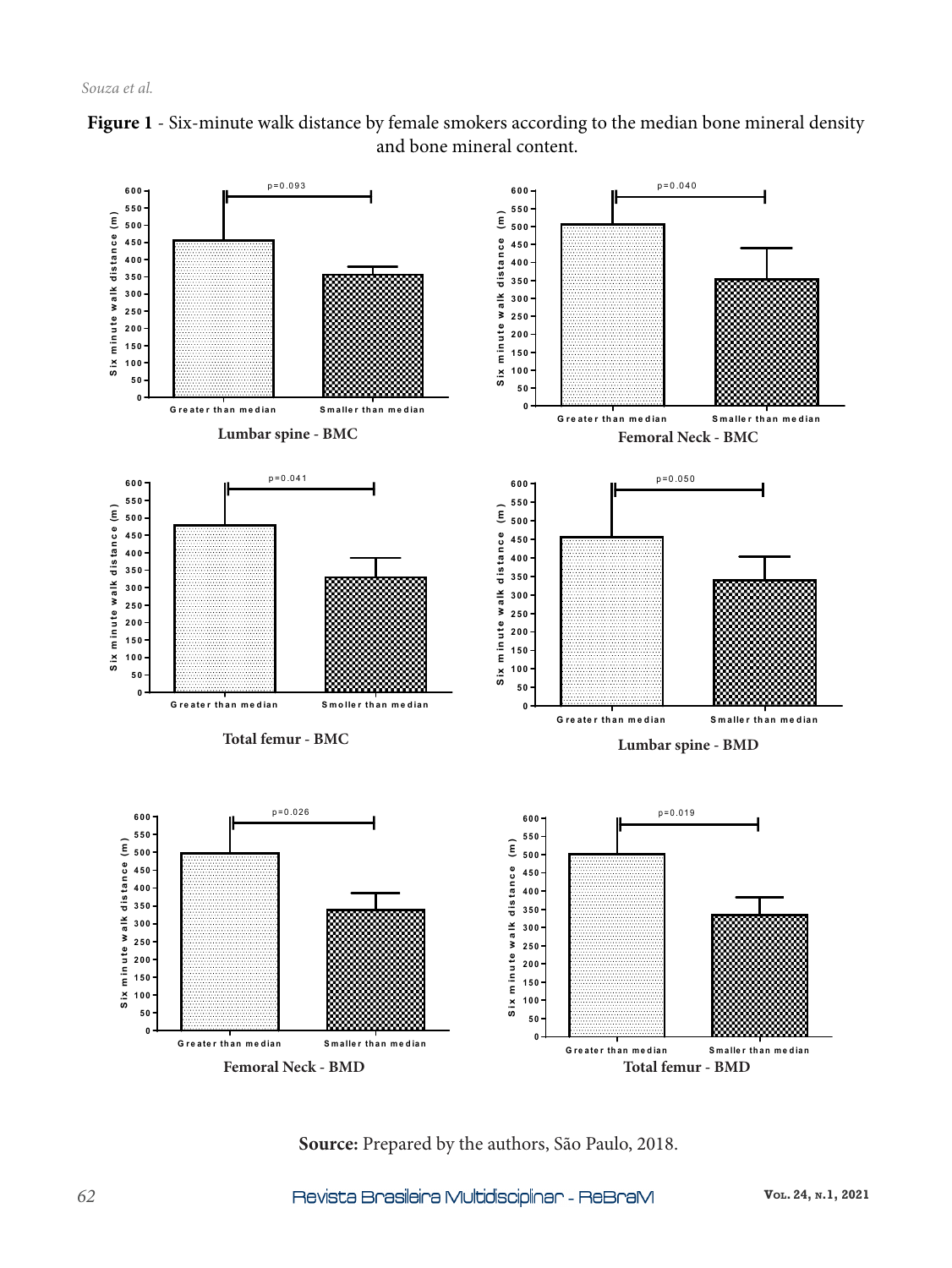# **Discussion**

This investigation aimed to evaluate the relations between functional capacity and bone density of smokers in the context of a clinical sample in a Reference Center for Rehabilitation and Health Care, so that this information can support appropriate referrals according to the local reality.

It should be noted that BMD has been the most used indicator to analyze bone mass and diagnose bone health status, namely: normal, osteopenia and osteoporosis (SOUZA, 2018). However, BMC, becomes an important indicator, evaluating other aspects of bone mass and not only the morphological basis of bone loss, such as bone reduction that refers to the trabecular, endocortical and intracortical surfaces (SANTOS, 2013) .

It is noteworthy that when dealing with the topic of smoking and its relationship with BMD, an inverse relationship has been pointed out in the literature, although existing studies are still inconclusive regarding the relationships and mechanisms between smoking and possible contributions to BMD (Souza, 2018) .

Analyzing the profile of the Brazilian smoking population, Bazotti et al. (2016) and the data from the Surveillance System for Risk and Protective Factors for Chronic Diseases by Telephone Survey (VIGITEL) 2016, report that about 10% of the Brazilian population smokes (BRASIL, 2017). These estimates were also observed in our study in the proportion of smokers in relation to the population assisted at the Reference Center for Rehabilitation and Health Care, during the period of this research.

In the present study, the female gender predominated (66%), a profile similar to that found in the literature (CARAM, 2009; BORTOLUZZI, 2011; Campos et al., 2014) and different from the study by Oliveira et al. (2014 ), in which the male gender predominated. A difference that seems to be explained by the specificity of the condition of the study population, apparently more related to the male sex (OLI-VEIRA, 2014).

With regard to the characteristics of this habit, in this investigation, the smoking habit of 11 to 20 cigarettes per day (66%) was predominant, and the nicotine dependence pattern assessed by the Fagerström Test was  $5.25 \pm 2.0$ , representing a moderate degree of dependence, however, due to the individual score of this instrument, there was a higher proportion of individuals with "weak" dependency status.

Our results show higher proportions of osteoporosis in the population of smokers, similar to the clinical study conducted with women by Buttros and collaborators (2011), where it was identified that among smokers 35% had osteoporosis, while among nonsmokers 21% were affected by osteoporosis .

With the bone impairment of the studied segments, the performance of some motor activities, such as walking, becomes difficult, increasing the risk of falls and fractures, as well as the potential for generating disabilities. Thus, a more integrative attention is desirable given the relevance of integrated interventions and not focused on just one factor, more consistent with the complex human reality, culminating in the effective promotion of functional health.

Among the strengths of this study, the use of a gold standard instrument in the assessment of body and bone composition can be highlighted. However, data collection from only one clinical reference center and the small sample size limited the conclusions.

# **Conclusion**

There was a significant association between bone mass and functional capacity among female smokers. It is desirable for health care providers, in the clinical context of rehabilitation, to employ systems that ensure addressing other co-existing comorbidities, such as smoking.

# **References**

BORTOLUZZI, M. C.; KEHRIG, R. T.; LOGUERCIO, A. D.; TRAEBERT, J. L. Prevalence and tobacco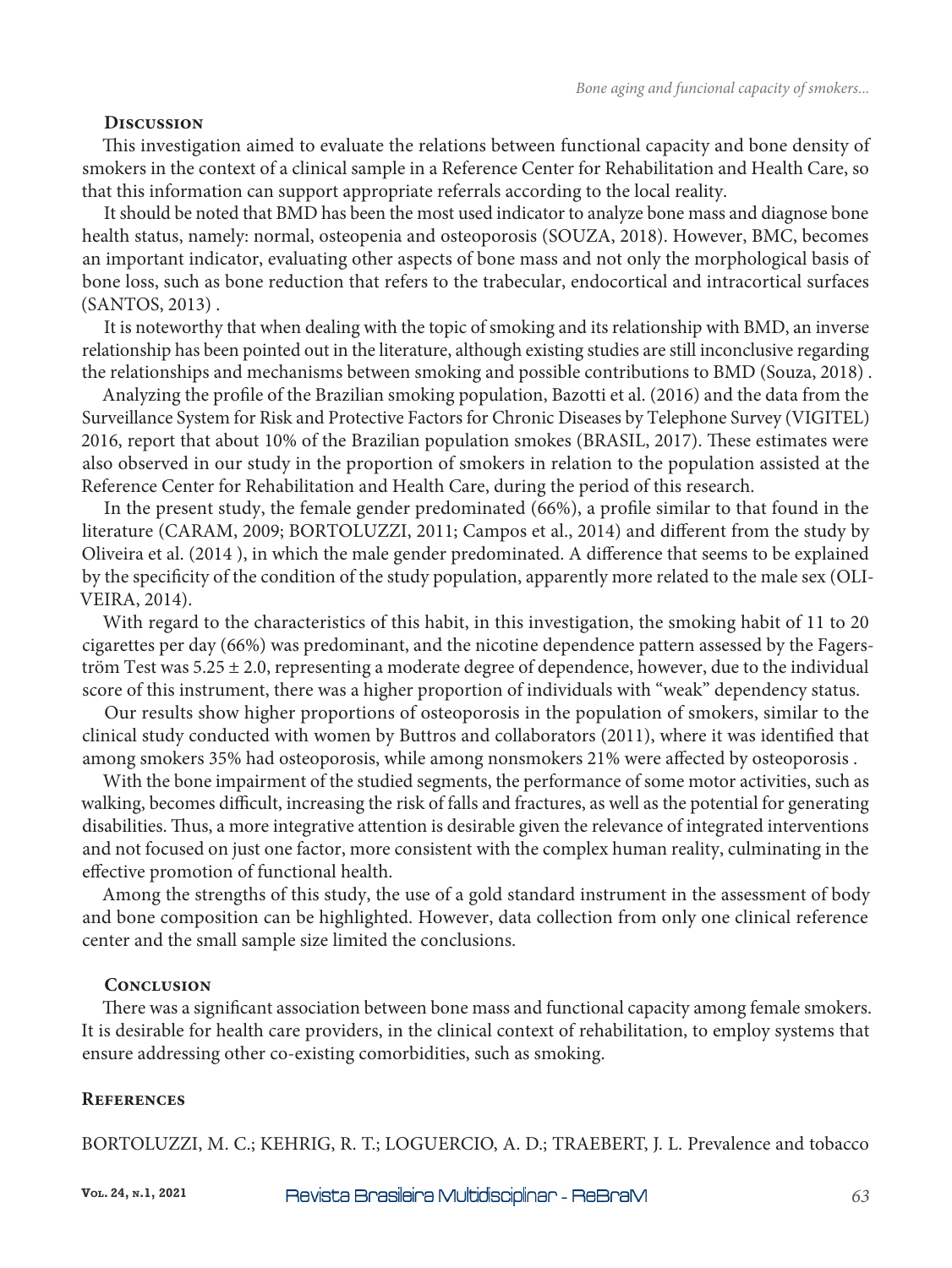user profile in adult population in the South of Brazil (Joaçaba, SC). **Ciência & Saúde Coletiva**, v. 16, n. 3, p. 1953-1959, 2011.

BAZOTTI, A.; FINOKIET, M.; CONTI, I. L.; FRANÇA, M. T. A.; WAQUIL, P. D. Smoking and poverty in Brazil: an analysis of the profile of the smoking population based on the 2008-09 Brazilian government Family Budget Survey. **Ciência & Saúde Coletiva**, v. 21, p. 45-52, 2016.

BRASIL. Ministério da Saúde. Secretaria de Vigilância em Saúde. Departamento de Vigilância de Doenças e Agravos não Transmissíveis e Promoção da Saúde. **Vigitel Brasil 2016**: vigilância de fatores de risco e proteção para doenças crônicas por inquérito telefônico. Brasília: Ministério da Saúde, 2017.

BRITTO R. R.; SOUSA, L. A. P. Six Minute Walk Test - a Brazilian Standardization. **Fisioterapia em Movimento**, Curitiba, v.19, n.4, p. 49-54, Out-Dez., 2006.

BUTTROS, D. D. A. B.; NAHAS-NETO, J.; NAHAS, E. A. P.; CANGUSSU, L. M.; BARRAL, A. B. C. R.; KAWAKAMI, M. S. Risk factors for osteoporosis in postmenopausal women from southeast Brazilian. **Revista Brasileira de Ginecologia e Obstetrícia**, v. 33, n. 6, p. 295-302, 2011.

CAMPOS, T. S. **Perfil de tabagistas no Centro Hiperdia Minas–Juiz de Fora.** Juiz de Fora, 2014. 101f. Dissertação (Mestrado em Saúde) – Universidade Federal de Juiz de Fora, Juiz de Fora, 2014.

CARAM, L. M. D. O.; FERRARI, R.; TANNI, S. E.; COELHO, L. S.; GODOY, I. D.; MARTIN, R. D. S.; GODOY, I. D. Characteristics of smokers enrolled in a public smoking cessation program. **Jornal Brasileiro de Pneumologia**, São Paulo, v. 35, n. 10, p. 980-985, out. 2009.

CLARKE, B. Normal bone anatomy and physiology. **Clinical journal of the American Society of Nephrology**, v. 3, n. sup. 3, p. S131-S139, 2008.

CAMARA, F. M.; GEREZ, A. G.; MIRANDA, M. L. J.; VELARDI, M. Elderly functional capacity: types of assessment and trends. **Acta fisiátrica**, v. 15, n. 4, p. 249-262, 2008.

CURTIS, E.; LITWIC, A.; COOPER, C.; DENNISON, E. Determinants of muscle and bone aging. **Journal of cellular physiology**, v. 230, n. 11, p. 2618-2625, (2015).

DALY, R. M. Exercise and nutritional approaches to prevent frail bones, falls and fractures: an update. **Climacteric,** v. 20, n. 2, p. 119-124, 2017.

FERREIRA, P. L.; QUINTAL, C.; LOPES, I.; TAVEIRA, N. Test for nicotine dependence: psychometric and linguistic validation of Fagerström Test. **Revista Portuguesa de Saúde Pública**. v. 27, n. 2, p. 37- 56, 2009.

FIELD, A. **Discovering statistics using IBM SPSS statistics**. Sage publications, 2013.

KUMPEL, C.; CASTRO, A. A. M.; FREITAS, T. R.; SOUZA, J. S.; PORTO, E. F. Social aspects related to smoking in an elderly population attending te health family program. **Revista Kairós: Gerontologia**, v. 17, n. 3, p. 183-199, 2014.